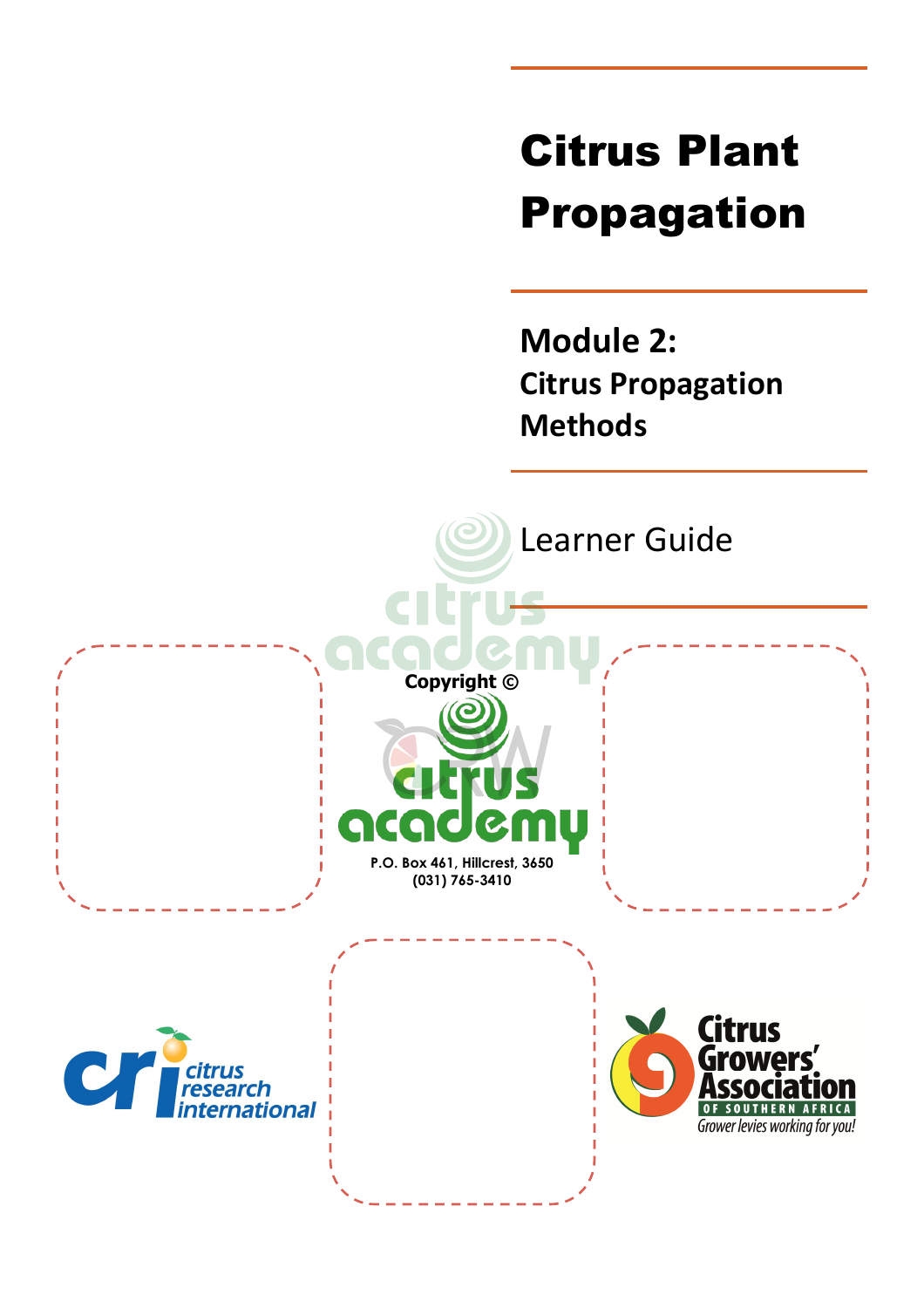**© Citrus Academy NPC**  2 nd edition 2019

The content of this module is based on audio-visual material produced by the Citrus Academy.

**Scripted by:**  Jacomien de Klerk

#### **Visual material production:**  Sagritex (Pty) Ltd

#### **Additional information sources:**

Citrus Academy Production Learning Material Citrus Academy Nursery Workers' Programme CRI Citrus Production Guidelines

#### **Project coordinator:**

Citrus Academy (Jacomien de Klerk)



#### **Disclaimer**

By accepting this document and reading its contents you agree to be bound by the terms of this disclaimer.

The use of the contents of this document and the accompanying visual material is at your own risk. Neither the Citrus Academy nor Citrus Research International nor the Citrus Growers' Association warrant that the content of this document or the visual material is suitable for your intended use or that it is free of inaccuracies or omissions. The opinions and advice expressed in this document and the visual material are not necessarily those of the Citrus Academy, Citrus Research International or the Citrus Growers' Association. The Citrus Academy, Citrus Research International and the Citrus Growers' Association, their directors, officers, employees, agents and contractors shall not be liable for any loss or damage of any nature suffered by any person as a direct or indirect result of the use of, or inability to use, any advice, opinion or information contained in this document or the visual material, or any misrepresentation, misstatement or omission, whether negligent or otherwise, contained in this document and the visual material.

You indemnify the Citrus Academy, Citrus Research International and the Citrus Growers' Association against any claim by any third party against the Citrus Academy, Citrus Research International and the Citrus Growers' Association, their directors, officers, employees, agents or contractors arising from, or in connection with, the use of, or reliance on, the contents of this document and the visual material. It is your responsibility to determine suitability of the contents of this document and the accompanying visual material for your intended use.



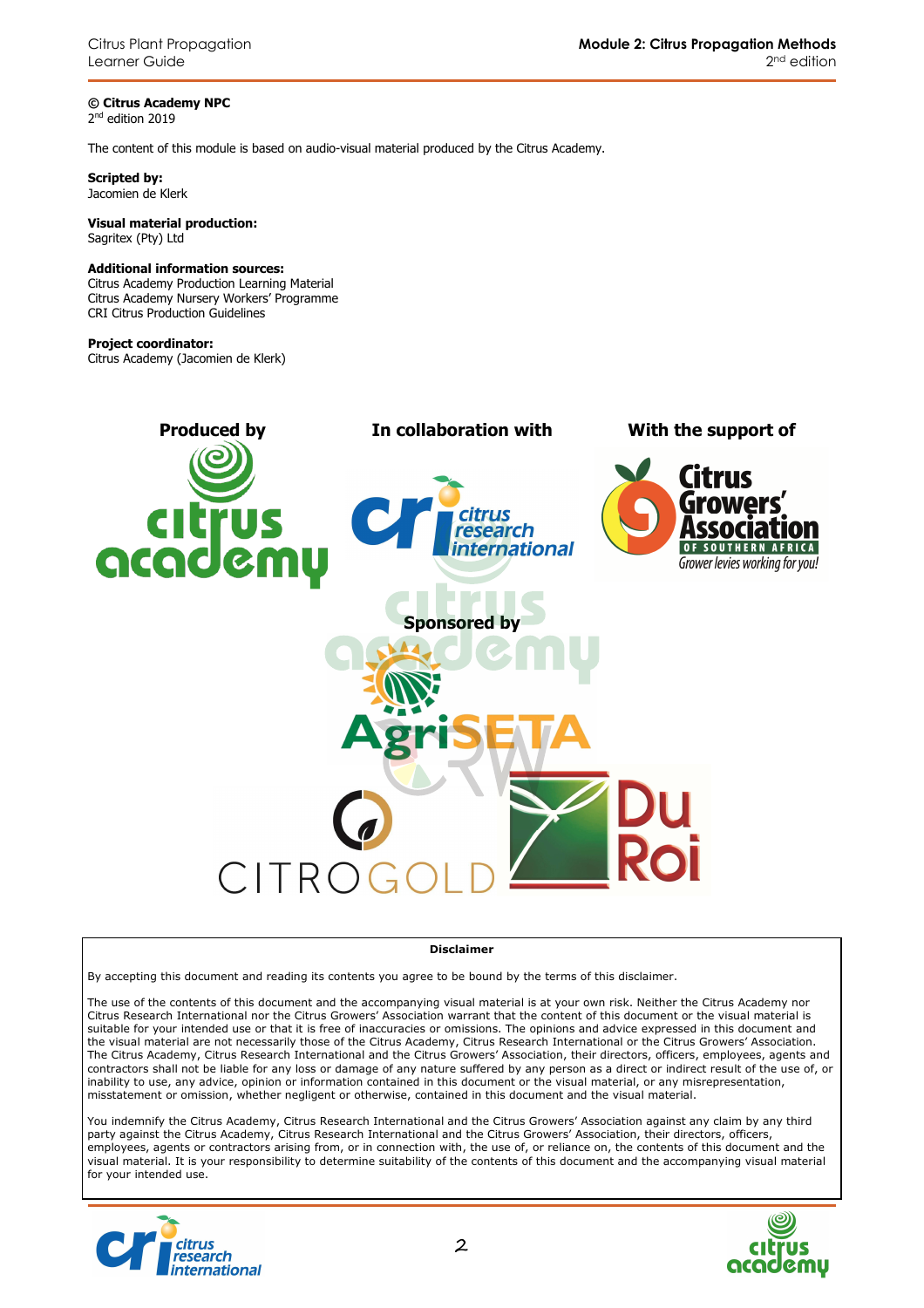# Contents

| <b>Introduction</b>                                                                                                                    | 4                          |
|----------------------------------------------------------------------------------------------------------------------------------------|----------------------------|
| <b>Rootstock Sowing</b>                                                                                                                | 4                          |
| <b>Transplanting Seedlings to Seedling Trays</b>                                                                                       | 5                          |
| <b>Transplanting Seedlings to Planting Bags</b>                                                                                        | 6                          |
| <b>Budding</b>                                                                                                                         | 6                          |
| <b>Post-Budding Process</b>                                                                                                            | $\overline{\mathbf{z}}$    |
| <b>Staking</b>                                                                                                                         | 7                          |
| <b>Topping</b>                                                                                                                         | $\overline{\mathbf{z}}$    |
| <b>Nursery Practices</b><br>Irrigation<br>Fertilisation<br>Pest and Disease Control<br><b>Weed Control</b><br>Recordkeeping<br>gcgdemu | 7<br>7<br>8<br>8<br>8<br>8 |

ERV



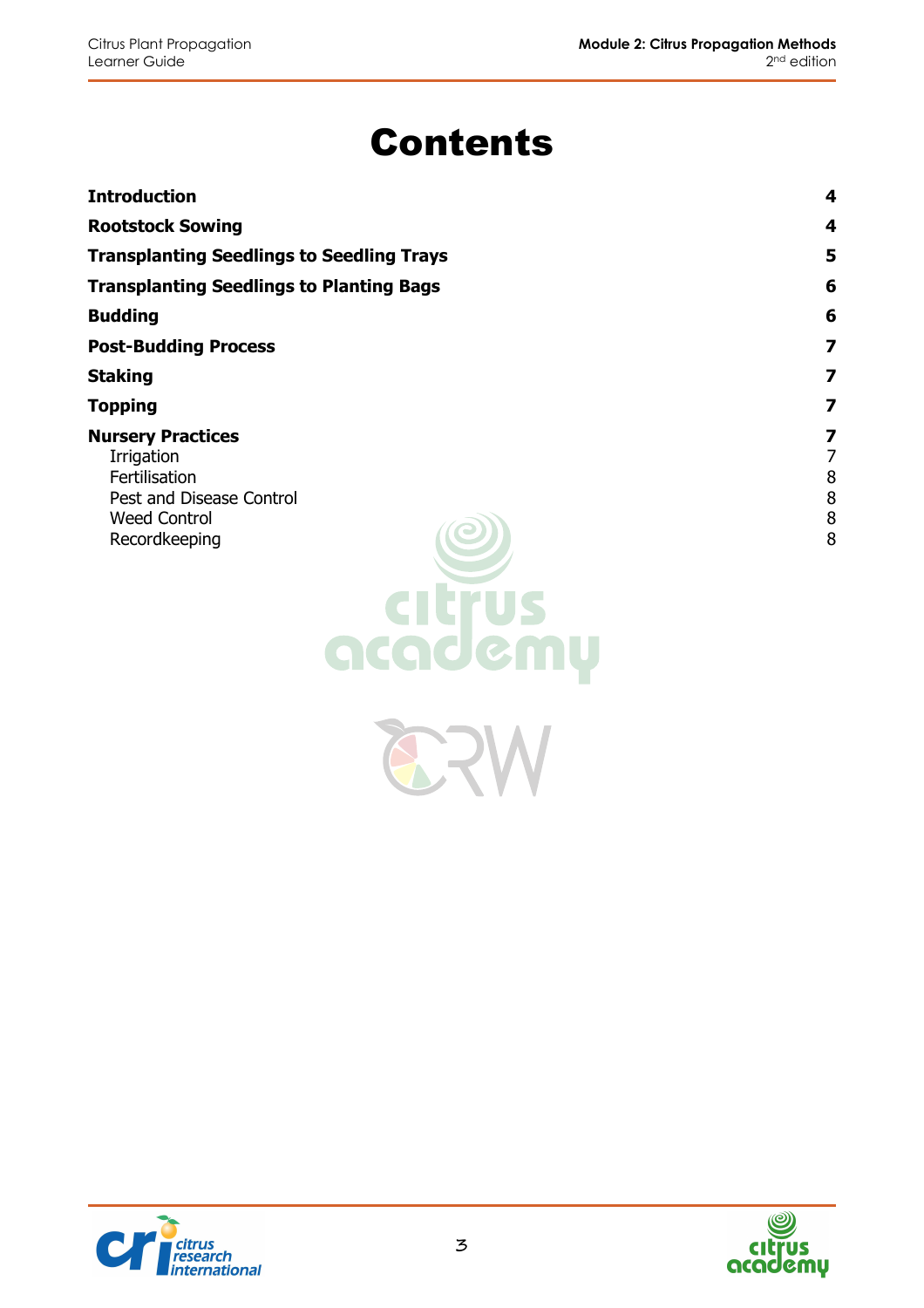### **Introduction**

In this module we take a detailed look at the process of growing a new citrus tree. You will be familiar with this diagram from the first module.



In short, seed is sown in germination trays. Once they have germinated the seedlings are transplanted to seedling trays, from where they are transplanted to planting bags as soon as they are big enough. A bud of the required fruit variety is budded or grafted onto the rootstock seedlings. The rootstock plant is cut back and the bud grows out to form the fruitbearing part of the tree. Around eighteen months later, the tree is ready to be delivered to the farm for planting. Let's look at each of these steps in detail.

But before we do that, please make sure that you have a thorough understanding of citrus rootstocks, cultivars and varieties. To refresh your memory, please watch the Citrus Types and Cultivars module that is part of the Citrus Planting Management series.

# **Rootstock Sowing**

We start by sowing seeds in germination trays and placing them in a germination room. Seeds must be from a reputable supplier, where they are sterilised, treated with fungicides and dried before being packed and sent to the nursery. Here they must be stored in a refrigerator at about 10°C until they are used.



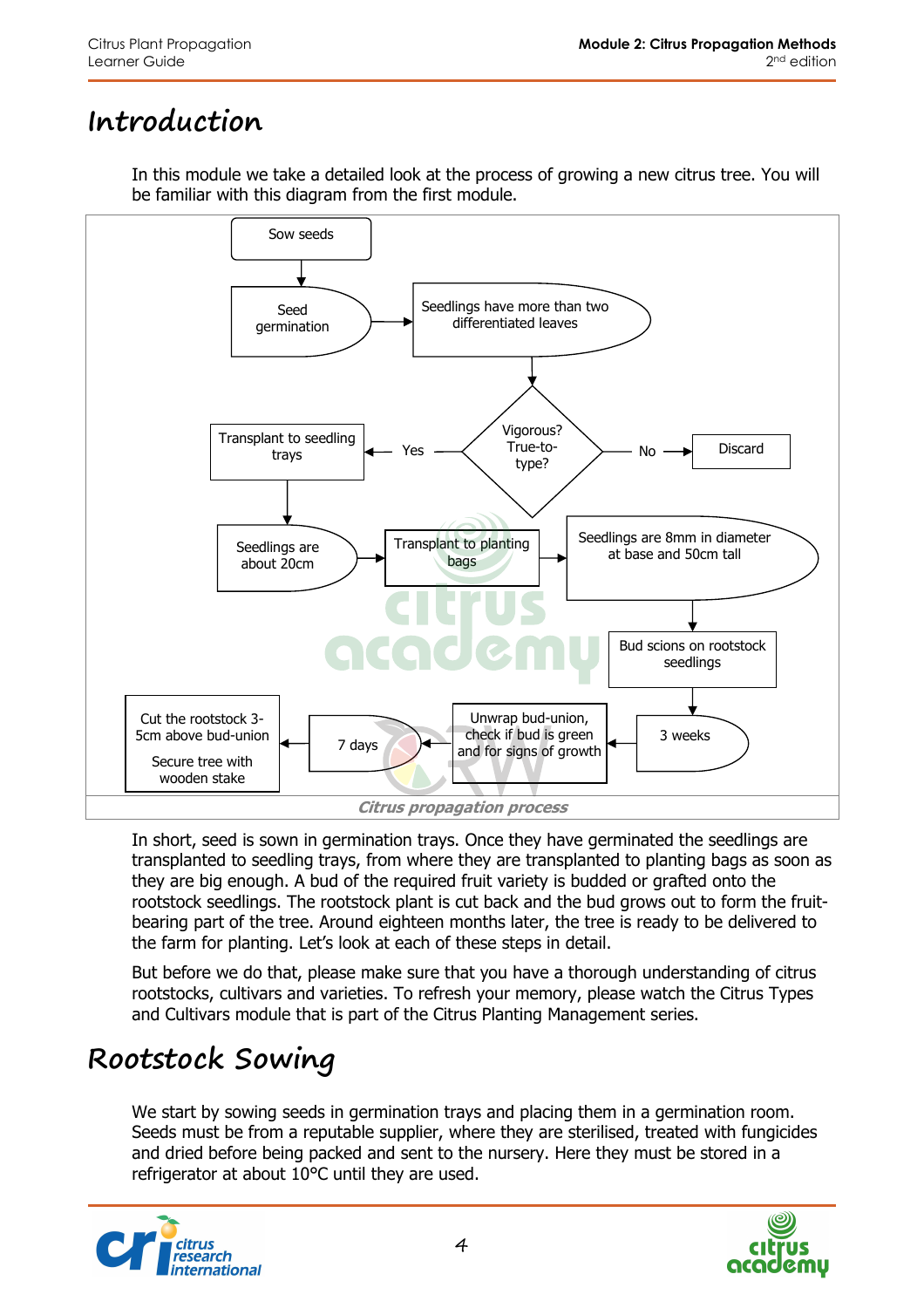In preparation for sowing, put the seeds in water in a bucket for about 30 minutes. This allows the seed to imbibe water and for the seed coat to swell, which kick starts germination. In the meantime, fill the germination trays about halfway with vermiculite, level it out and stamp it down. When the seeds are ready, pour them in an even layer over the vermiculite, covering the entire tray. Stamp the layer of seeds down evenly. Fill the trays with vermiculite, even it out and stamp it down. Water the trays well before moving them into the germination rooms and placing them on the metal racks.

In the first module we described the ideal environmental conditions for seed germination. It is important that the temperature, humidity levels and light in the rooms must be controlled and monitored. The seeds must also be watered regularly and treated with fungicides – remember that the hot and humid conditions in these rooms are ideal for fungal growth. Seeds are kept in the germination room until they have developed at least two differentiated leaves.

# **Transplanting Seedlings to Seedling Trays**

The next step is to transplant seedlings into seedlings trays. Not all seedlings are transplanted, and seedling selection at this point is very important. Remember that growing each plant from here on becomes increasingly expensive, so the sooner we can remove and eliminate trees that are not true-to-type or that will not grow healthy and strong, the more we will save. On the other hand, we don't want to discard seedlings that are true-to-type and viable, because then we will lose the effort that we already put into the germination process. **TEAT** 

Citrus seeds occasionally produce more than one seedling per seed, and one of those will not be true-to-type. This is a characteristic that is rarely found in the plant kingdom. To understand how it works, please watch the section on citrus seeds in the Citrus Plant Structures and Functions audio-visual series.

It means, however, that you will find a number of off-type seedlings, and it is important that they are discarded at this point. They are fairly easy to spot – their leaves are usually different from those of true-to-type seedlings, and they tend to be either a lot bigger or a lot smaller than true-to-type seedlings. You also need to look out for and discard seedlings that have bent roots and that are etiolated. They will never grow well and are best discarded at this point.

In preparation for planting, empty and wash the seedling trays if they still contain plant rests and soil. Sterilise the seedling trays, either by using a sterilisation solution or by using a steam steriliser, which is preferable. Sterilise the medium in a steam steriliser, a process that usually takes about twelve to 24 hours, depending on the system you have installed. Fill the individual cavities in the seedling trays with sterilised medium. Make a hole in the growth medium and push the seedling in slightly deeper than necessary. Pull the seedling out slightly to make sure that its roots are straight. Water the transplanted seedlings well.

While they are in the seedlings trays, the seedlings will need to be watered, fertilised, and kept free of pests, diseases and weeds. Generally fertigation is used in the nursery to apply fertiliser, because applications can be controlled accurately. The seedlings are irrigated either with hand sprayers or through an overhead irrigation system, depending on the size of the plants. From time to time individual seedlings in their cavities are moved between trays, to make up trays of seedlings that are uniform in size. Trays with seedlings of similar size are also placed together in the greenhouse, so that it is easy to see which seedlings are due to be transplanted next. At the same time, seedlings that are off-type and weak are discarded. You can spot off-type seedlings by their leaves.



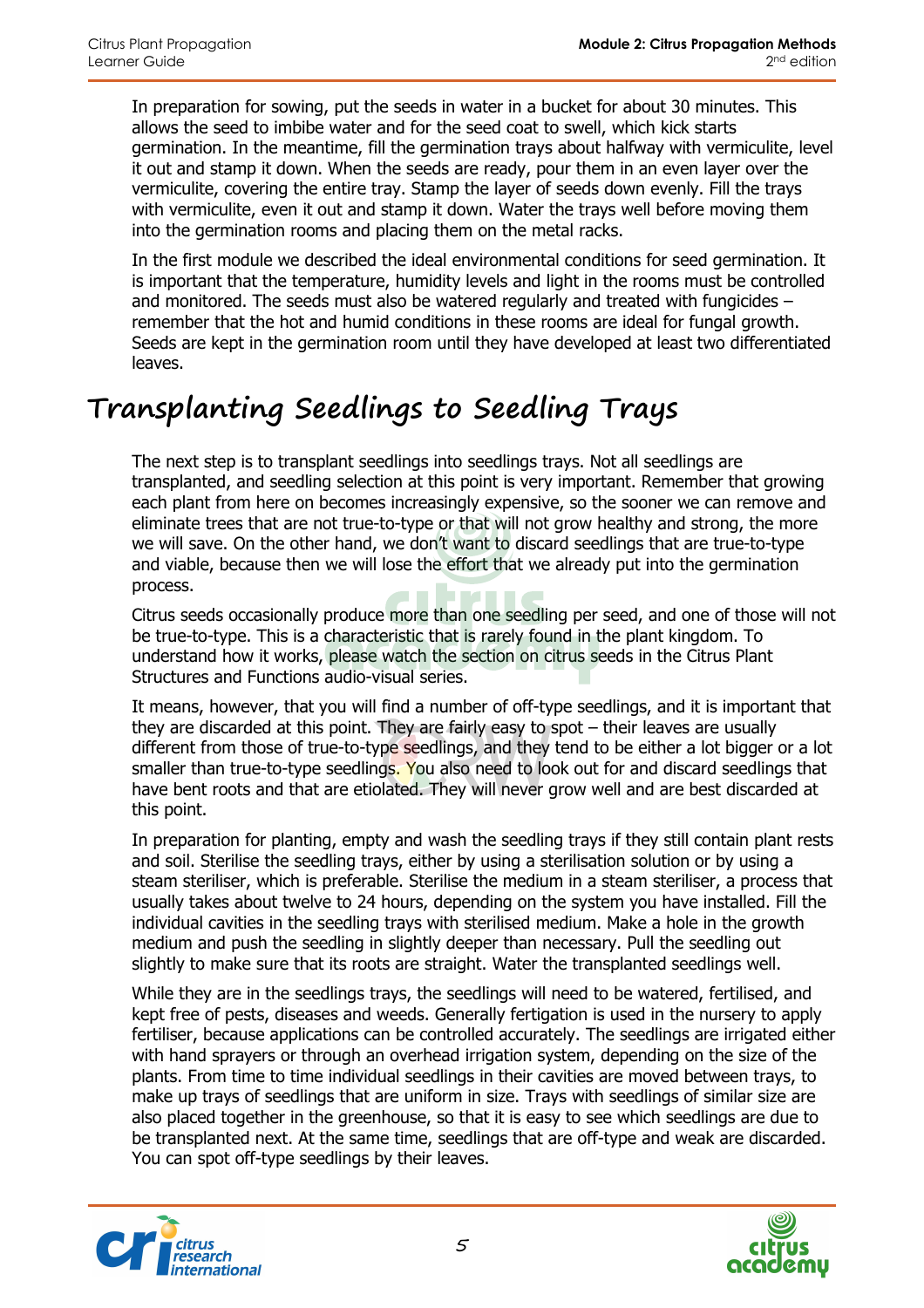### **Transplanting Seedlings to Planting Bags**

When the seedlings reach a height of about 20cm they are transplanted to planting bags, where they will stay until they go to the orchard.

The first step is to prepare the planting bags. Depending on the type of propagation medium you use, you need to prepare and sterilise it as indicated. Planting bags are filled to the top with the medium. Don't stamp it down; it is important that the medium must stay aerated and loose so that the roots can penetrate it as they grow. The filled bags are packed into crates, which are moved into the greenhouse or shade house. Line up the crates with the filled planting bags, and water them well with a hand sprayer. It is important that the medium must be wet through before the seedling is planted in it. Make a dibber by using a cavity from a seedling tray and attaching it to a stick. This is a good way to make sure that the holes are exactly the right size.

A tray of uniform seedlings that are all true-to-type and vigorous should be easy to identify for transplanting, if seedling selection and grouping have been done regularly in the greenhouse. Make sure that the growth medium around the roots is moist. Carefully remove the seedling from the cavity with the growth medium still around the roots. If the seedling sticks in the cavity, tap the cavity on the outside.

Put the seedling into the cavity in the planting bag. Don't plant the seedling too deep, the seedling's growth medium must still be visible on the surface of the growth medium in the bag after it has been planted. The seedlings are kept in greenhouses, but they can be moved to shade houses when they are a little bigger. They must also be kept irrigated, fertilised and free of pests, diseases and weeds.

# **Budding**

When the rootstock seedling is about 50cm in height and about 8mm in diameter at its base, a scion of the cultivar that we want the fruit to be is grafted onto the rootstock seedling. This involves taking a bud-eye from a stick of bud-wood and inserting the bud-eye under the bark on the stem of the rootstock seedling. The bud-eye is also called the scion.

acaden

It is important to understand why we need to use grafting in citrus propagation. Essentially, it is because after many years of research we have a very good understanding of what sort of citrus trees grow best in particular soils and climatic conditions. We also have a good idea of what sort of fruit is the best to eat. The challenge is that these are rarely the same plants. In order to benefit from the strong growth characteristics of some types of plants, and the excellent fruit quality of others, we use grafting  $-$  or budding  $-$  to combine two different plants. In this regard, it is also important to know that not all rootstocks are compatible with all fruit varieties. It is important to make sure that you understand and know what rootstock to combine with your desired fruit variety.

At the Citrus Foundation Block near Uitenhage in the Eastern Cape trees of every citrus variety are grown. Bud-wood is cut from these trees and shipped to nurseries all over the country. This is a central part of the Citrus Improvement Scheme. In some cases, however, the Citrus Improvement Scheme may authorise nurseries to cut bud-wood for their own use if they have their own variety blocks. This may, however, only be done with authorisation and under strictly controlled circumstances.

In preparation for budding, get your budding knife, tape and bud-wood ready. Sterilise the budding knife in a sterilisation solution. People normally work in teams of two for budding, with one person doing the budding and one person applying the tape to wrap the bud-union.



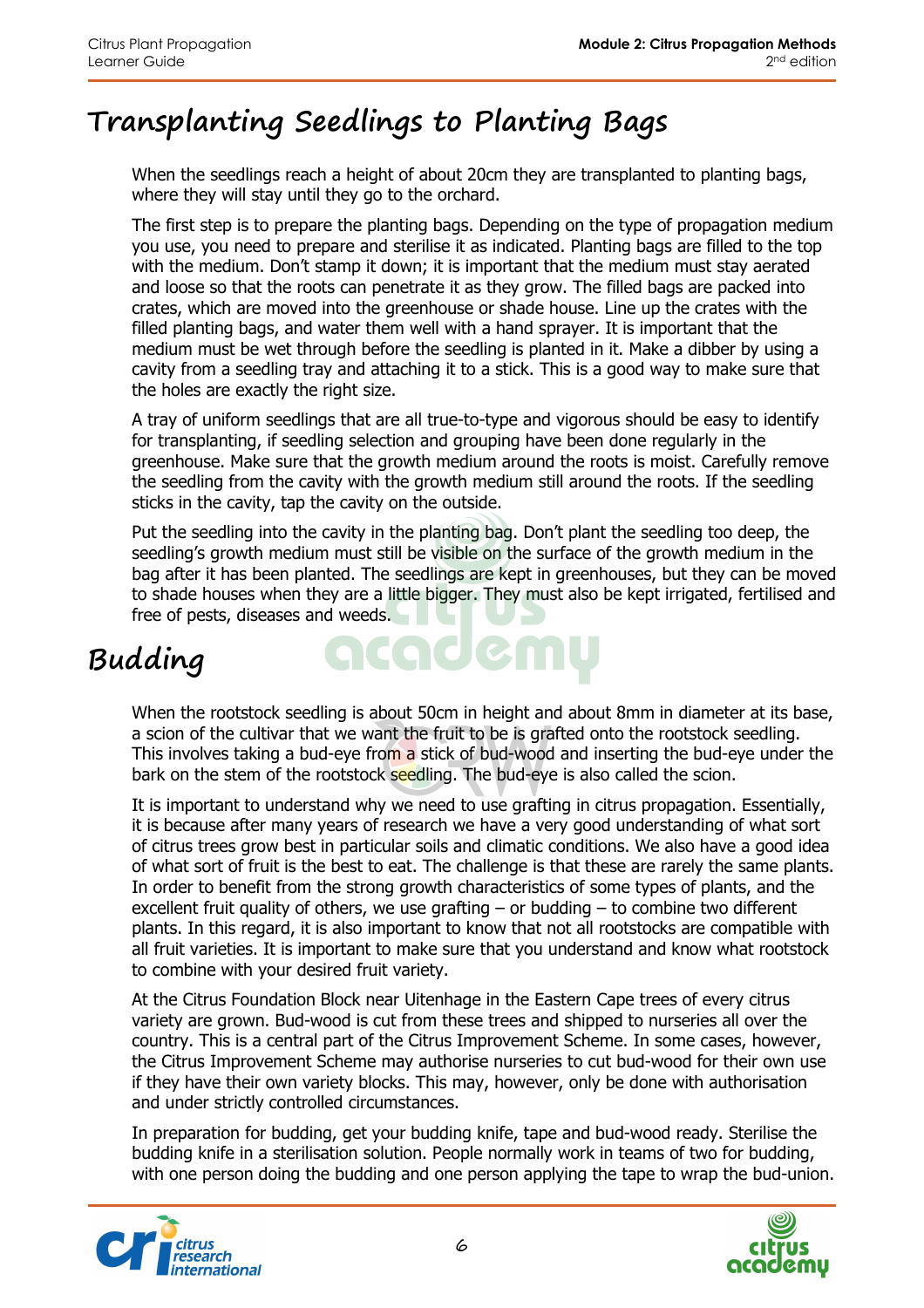Budding is done as follows:

- Make an inverted T-cut into the bark of the stem of the rootstock.
- Cut a bud-eye evenly and smoothly from the bud-wood stick.
- $\div$  Slide the upper end of the bud-eye underneath the bark flaps at the bottom of the inverted T-cut.
- $\cdot$  Wrap the bud-union with tape to hold the bud in place and to give the wound a chance to heal.

The tape also prevents water from entering the wound and protects it against infection. The tape is applied from below the incision in overlapping turns around the stem until the entire bud and incision are covered. Tie the ends of the tape to keep it in place.

Remember to sterilise the budding knife often, especially when you change the fruit variety that you are budding.

### **Post-Budding Process**

After three weeks the tape is cut on the opposite side of the stem from the bud-union, and removed. If the bud is green and growing, the budding has been successful. If the bud is brown and dead-looking, the budding was not successful, in which case the seedling is set aside for re-budding.

After another seven days the scion should be growing actively. At this time the rootstock seedling is cut off 3cm to 5cm above the bud-union, so that growth energy is directed into the bud. This is done with pruning shears, which have been sterilised with a sterilisation solution. As soon as the first flush has grown and hardened off on the bud, the 3cm to 5cm stub is cut off just above the bud-union.

Side shoots are also removed from the rootstock part of the plant, so that growth energy is not wasted.

# **Staking**

Once the stub has been cut off just above the bud-union the tree is staked. A wooden stake or cleat is planted next to it, to which it is tied. The cleats must be treated with copper at the end that is planted in the soil, to ensure that it is free of soil-borne diseases and to slow down the rotting of the part of the cleat that is in the soil.

# **Topping**

When the plant reaches pencil-thickness at the top of the stake, it is topped to encourage the main stem to thicken and the fruit-bearing part to grow side branches. The timing of this varies between cultivars, and can be anything from twelve to fourteen months.

### **Nursery Practices**

#### **Irrigation**

Nurseries make use of a variety of irrigation methods and systems, depending on the size of the plants and the nature of the structure in which the plants are kept.